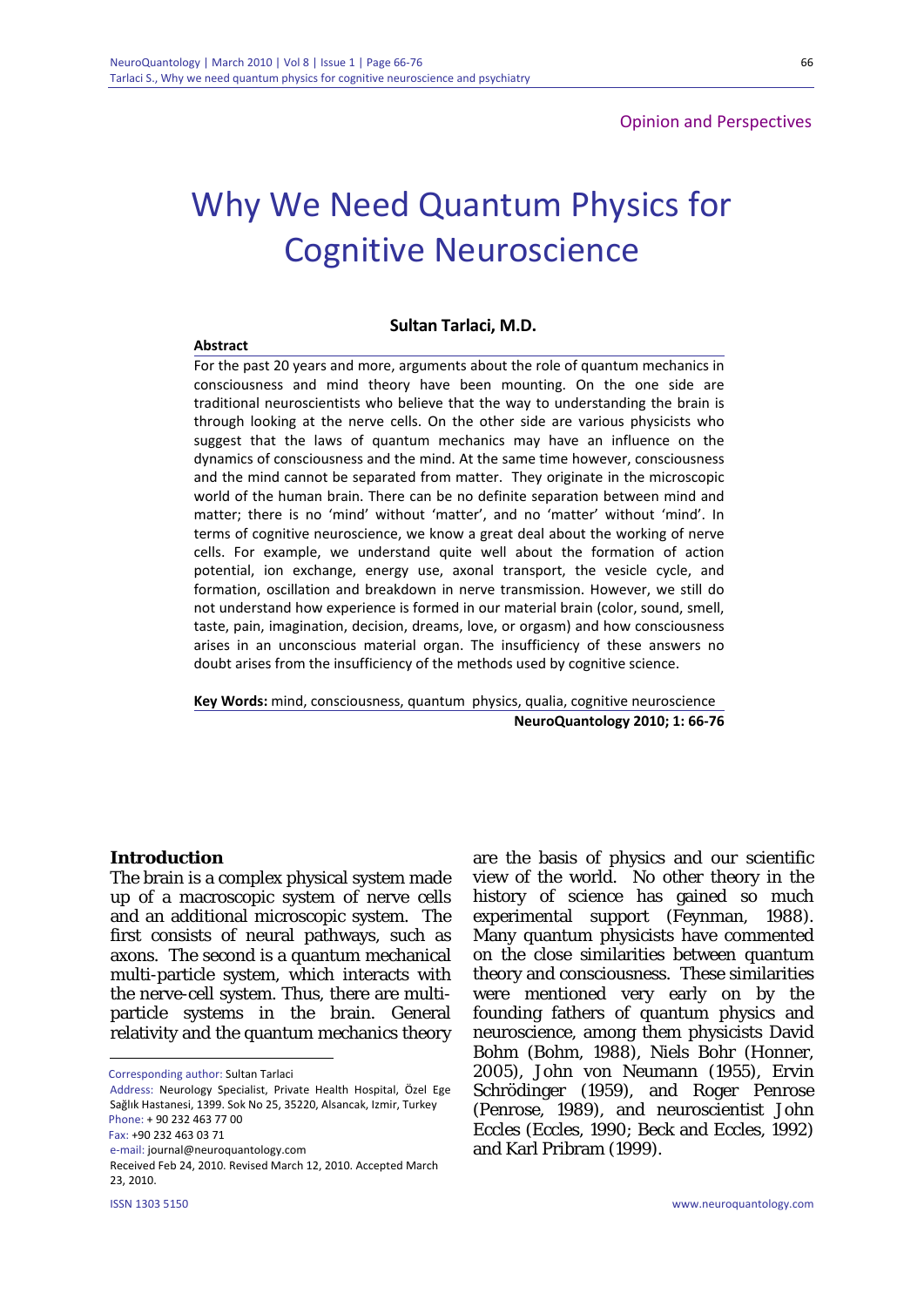# **Is Cognitive Neuroscience Enough?**

Today, those who are attempting to understand what goes on in the brain are cognitive neuroscientists. Cognitive neuroscience and the history of *rock'n'roll* show many parallels. For a start, they are both the same age. Both started in America in the 1950s, and spread from there to the rest of the world. Over time they both became widely accepted. Between 1950 and 1990, *rock n roll* was the most listened-to music, and cognitive science attracted the most attention in psychology. Generally, as musical instruments used in rock n roll changed, so the diagnostic methods used in cognitive science, such as magnetic resonance imaging and positron emission tomography, also developed. Cognitive neuroscience, which is still dominant today (Gazzaniga, 2002), followed on from psychoanalysis and behaviorism. Behaviorism rejected consciousness and only took notice of what could be observed externally. At the other extreme, psychoanalysis stressed subconscious processes, and it too ignored consciousness. In the same period, it was thought that the developing cognitive neuroscience would stake a claim to consciousness, but this did not come up to expectations.

Scientific schools of thought and concepts take time to develop. Seen from the standpoint of the history of science and ideas, a new idea grows from previous thoughts and ideas, influenced by the scientific spirit of the age. Ideas that are assimilated into the spirit of the time gain ascendancy, and may affect the trend of contemporary thought. Cognitive neuroscience was one such idea that leapt on the shoulders of the others, appearing in the 1950s. Let's have a look at the scientific spirit of the time when it appeared and before that. In neuroscience, Edgar Douglas Adrian had advanced the principle of 'all or nothing' (1913); Hans Berger had succeeded in recording the electric currents of the brain (1929), and made the first recordings of action potential from nerve cells (1929); Hodgkin-Huxley-Katz had shown the

existence of ion flow relating to voltage (1952); and W. Penfield and T. Rasmussen succeeded in mapping the cortex (1957) and proposed that certain parts of the brain were specialized for certain functions. In science in general, Kurt Gödel had published the Gödel theorem (1933); Alan Turing had started discussion in his article on computability and algorithms (1936); the first computer, ENIAC, had been constructed (1945); and in the following year, 1947, the transistor was invented. The same year, Claude Shannon had reduced information theory to equations and shown that information was a computable property. Francis Crick, James D. Watson and Rosalind Franklin had discovered the structure of DNA (1953), and strengthened the idea that life could be programmed with a four-way code. In addition, Norbert Wiener had taken the first steps in establishing the science of cybernetics (1961). The meeting point and keywords of all these fields are calculation, information operations, computers and computer networks. In the midst of these scientific trends, cognitive neurology arose from the imaginative power that had given birth to all of them, and the idea of comparing the brain to a computer first took root (Neisser, 1967). Cognitive neuroscience is based on these arguments: a thing which processes information (and functions in sequential steps) is a computer, carrying out these operations by computation. The brain is a computer (not hardware but wetware), and the mind is its software. The basic components of this computer are the nerve cells. Each nerve cell takes a value of "0" or "1", and operations are carried out just as in a computer. Nerve cells connect to each other, and the nerve networks so created form the brain. The mind then carries out operations on these networks (Neisser, 1976). But one thing stands out and is supported by various arguments: the brain does not function like a computer, or at any rate is not a computer as classically understood.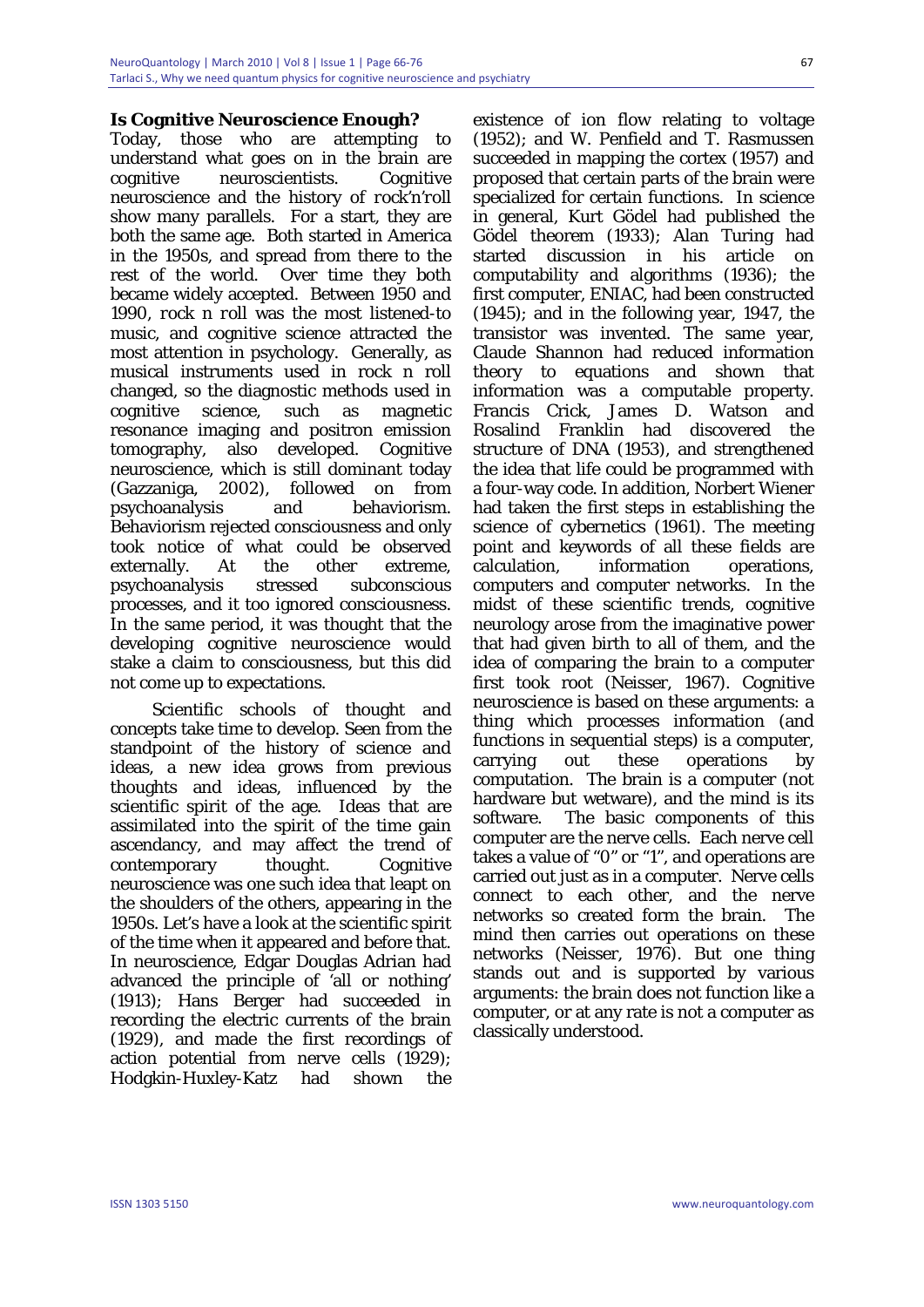

**Figure 1.** Cognitive neuroscience is concerned with sensory input and its perception and recognition, recording in the memory for later recall, decision and motor (kinetic) control, and the transfer of means of language. However, it is not very concerned with consciousness and thought, which show themselves in these processes but which are not possessed by a computer.

Cognitive neuroscience can be seen to concern itself with information processing. This information processing happens in stages. Entering information is perceived and recognized, and a suitable meaning is attached to it. At the same time this input is stored in the memory for later recall. This information then enables decisions and deductions to be made regarding a future situation. At the same time this processed information guides our actions (motor control), and enables transmission of the results to someone else (language). In the course of these processes something we call thought and consciousness appears. This whole cycle is the basic field of interest of cognitive neuroscience (Figure 1). The implication from this, and what those who use computers in their daily lives will understand, is that the brain is a computer (Sun, 2008). This is because inputting data, storing it, recalling it when needed, processing information and producing output are all basic operations of the computers we use every day.

In terms of cognitive neuroscience, we know a great deal about the working of nerve cells. For example, we understand quite well about the formation of action potentials, ion exchange, energy use, axonal transport, the vesicle cycle, and formation, oscillation and breakdown in nerve transmission. But we still do not understand how experience is formed in our material brain, and how consciousness arises in an unconscious material organ (Kandel, 1981). In particular, we have no answer to the question of how to understand internal experience, such as color, sound, smell, taste, and pain, the memory of visual images, imagination, decision, dreams, love, or orgasm.

If you prick your finger with a needle or otherwise feel pain, free nerve endings in the injured site are stimulated and an electric current or action potential is formed in the nerve fibers. We know how this action potential is formed and how it is carried to the brain. But the explanation given by cognitive science as to why you feel pain is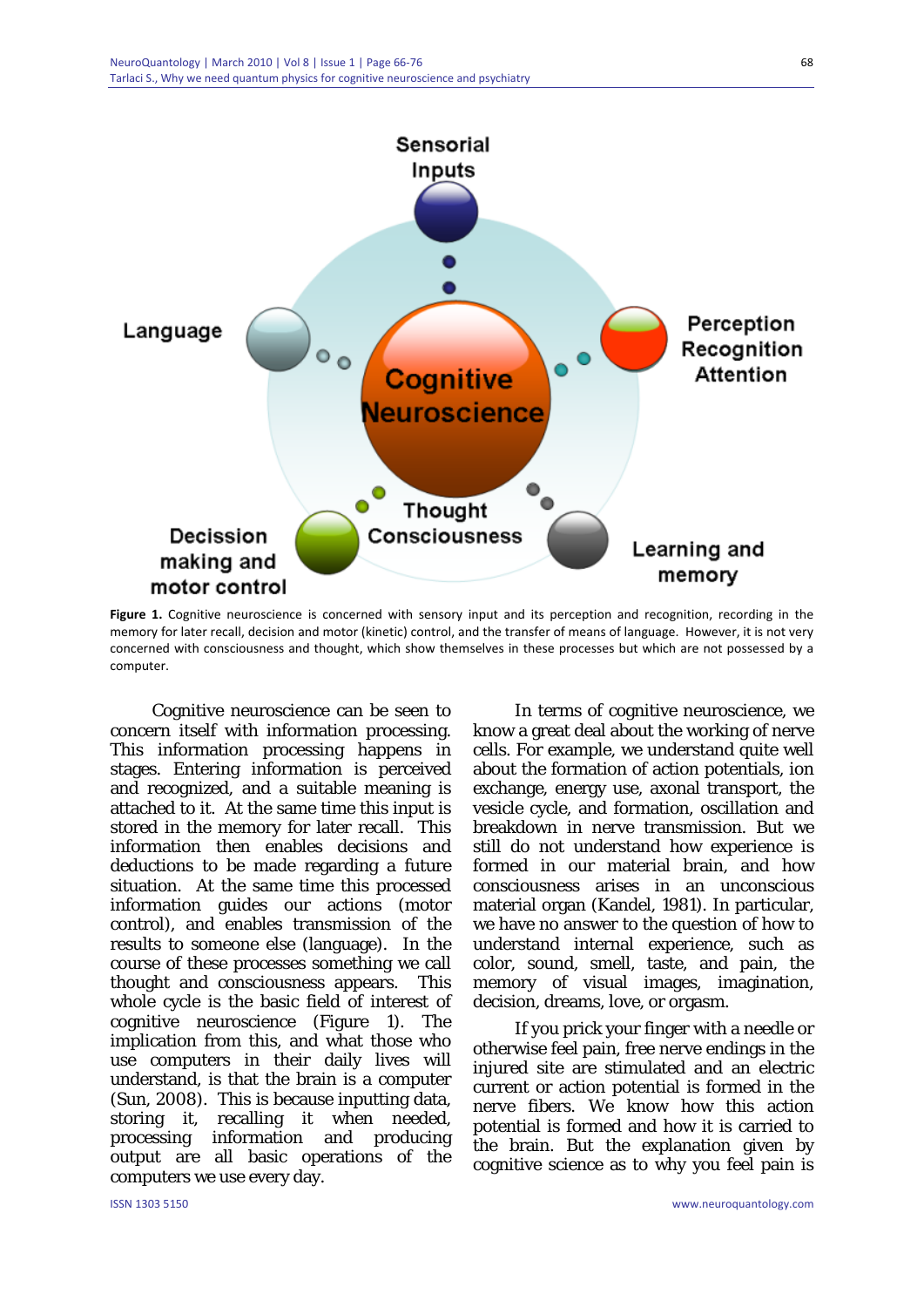insufficient (Schwartz, 2004). In the same way, music reaches the ear as sound waves of certain frequencies. But we have no answer to the question of what the experience of music is and how it is felt by the brain. The insufficiency of these answers no doubt arises from the insufficiency of the methods used by cognitive science.



**Quantum Field Quantum Physics Theory** Below the light speed Upper the light speed Velocity

neuroscience can be separated by cross‐ sectional and temporal resolution. But here a gap opens up. This level covers temporally the millisecond level and spatially the size smaller than dendrites and synapses. Cognitive neuroscience does not have a means of working in this field. This scale of space and time is the domain of quantum mechanics (the question mark in the lower left corner and also left side figure). PET: positron emission tomography; MRI: magnetic resonance imaging; fMR: functional magnetic resonance imaging, MEG: magneto- encephalography; ERP: Event Related Potentials, TMS: Transcranial magnetic stimulation, m: meter

The methods used by cognitive neuroscience can be divided according to spatial and temporal resolution (Figure 2). Temporal resolution shows the time over which a cognitive event occurs. Electroencephalography (EEG), Magnetoencephalography (MEG),

Transcranial magnetic stimulation (TMS) and single cell recording have resolution at the millisecond scale, while positron emission tomography and functional magnetic resonance imaging show events at the level of seconds and minutes. In terms of spatial resolution, visual methods such as

 $< 10<sup>9</sup>$ m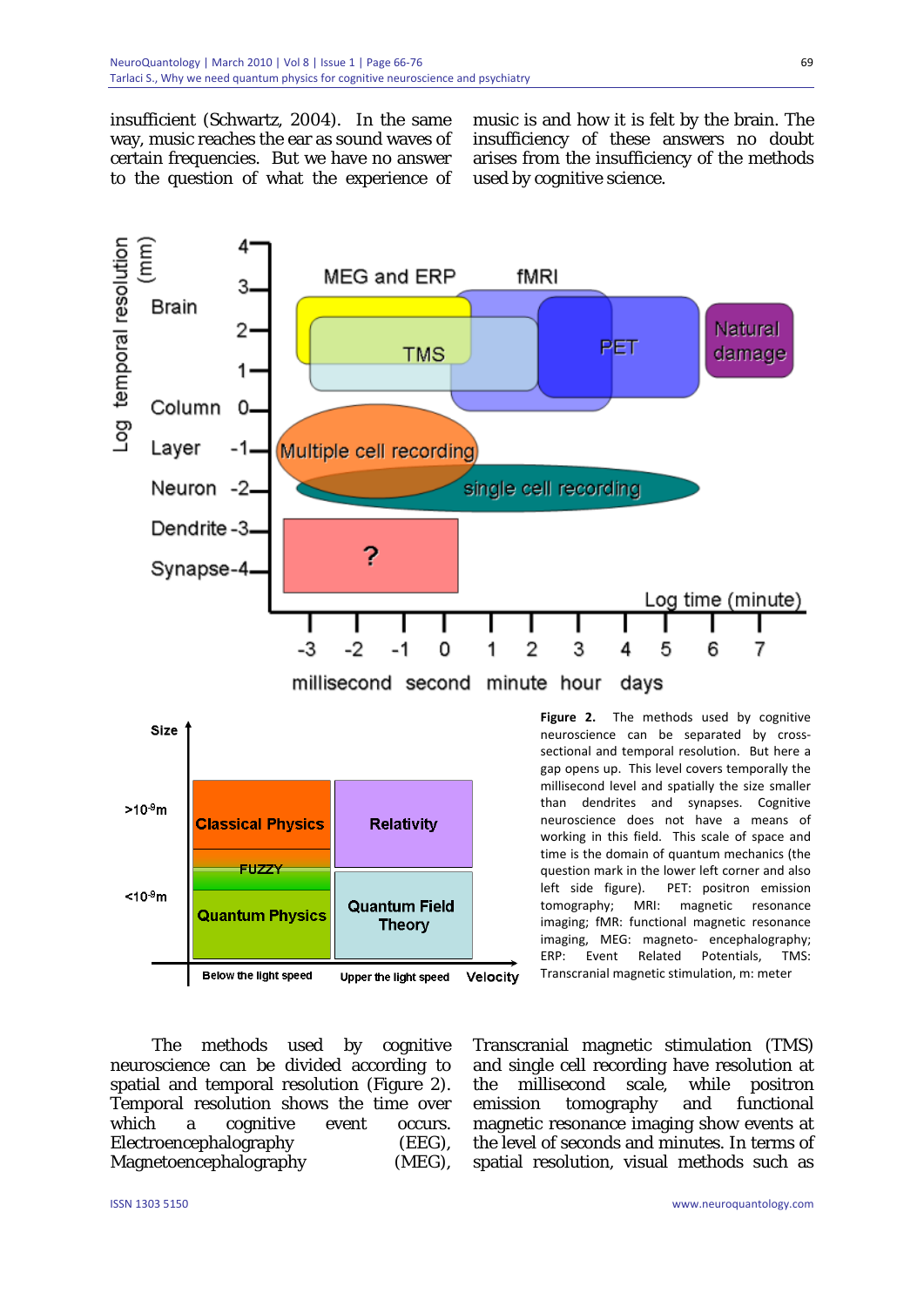MRI and PET give information about the brain as a whole, while single cell recording gives information about single cells. But here a gap opens up, comprising the spatiotemporal level below milliseconds and dendrite-synapse dimensions. Cognitive science has no method to examine this level. This scale of space and time is the domain of quantum mechanics, and cognitive science has so far developed no way of examining or researching this area. Thus, from this point on we have to make use of the laws of quantum mechanics and physics. If we cannot, we will find cognitive science imprisoned within the confines of the laws of classical physics.

#### **The Problem with Classical Physics**

Classical physics is founded on the work of Isaac Newton (1643-1727) and later James Maxwell (1831-1879) and Albert Einstein (1879-1955), and Newton in turn built his theories on the work of Johannes Kepler (1571-1630). Kepler's discovery of the laws of planetary motion was a great support to the

idea that movement took place in nature independent of human observation. According to this, if the position, speed and mass of a body are known, its later position and speed can be determined. This determinateness had a great effect on philosophy, and took away free will. Coming later, Newton continued the tradition, and developed mathematical laws which were simple but had great deductive power and were independent of an observer, such as gravity. Newton showed with mathematical equations that two bodies with nothing in between them attracted each other (Newton, 1999). However, there was a problem, in that this force depended on a direct effect as if it was transmitted. Nobody knew what transmitted gravity; even today the imagined particles called gravitons which are thought to mediate gravity are still unconfirmed. Later, Einstein came up with a practical vehicle: the bending of space-time. There were no distant effects. All effects were carried by the near neighborhood and no effect could travel faster than light.

**Table 1.** The basic differences between classical physics and quantum mechanics

| <b>Classical Mechanics</b>                                                                                   | <b>Quantum Mechanics</b>                                                                 |
|--------------------------------------------------------------------------------------------------------------|------------------------------------------------------------------------------------------|
| <b>Macrouniversal = Macroscopic</b>                                                                          | <b>Microuniversal = Microscopic</b>                                                      |
| Deterministic: possible future changes can be predicted<br>by looking at the past. Does not allow free will. | Probabilistic: allows free will choices.                                                 |
| Defines "what happens" in the world outside man: What<br>happened there?"                                    | Defines the outside world including human thought: "What<br>happened here?"              |
| Mind/consciousness/observer have no effect at all on<br>measurements and experiments.                        | Mind/consciousness/observer affect experiments and their<br>results.                     |
| Effects extend only to a local and selected area.                                                            | Holistic: the effects of measurements extend to faraway<br>places, not only local areas. |
| Pavlov's dog is used as an example, with stomach acids<br>released by conditioned reflex.                    | Schrödinger's cat can be both alive and dead at the same<br>time.                        |
| Insufficient to explain nature by itself.                                                                    | Still not completely sufficient. There are arguments in favor<br>of a new physics.       |
| and consciousness are passive and part of<br>Mind<br>metaphysics, not physics.                               | Mind and consciousness are fields for study, and<br>consciousness is active.             |

Classical physics is completely deterministic, and can predict a later state from an earlier one. In this way we are mechanical automatons, and physics can define the universe definitively by mathematics (Feynman, 1999). All our movements derive from the interaction of tiny mindless pieces of matter. Conversely,

mind and consciousness have no effect on particles of matter. A person's mental world is determined by the configuration of his physical brain.

Later, Faraday in the 19th century proved that an electric current could form a magnetic field and a magnetic field could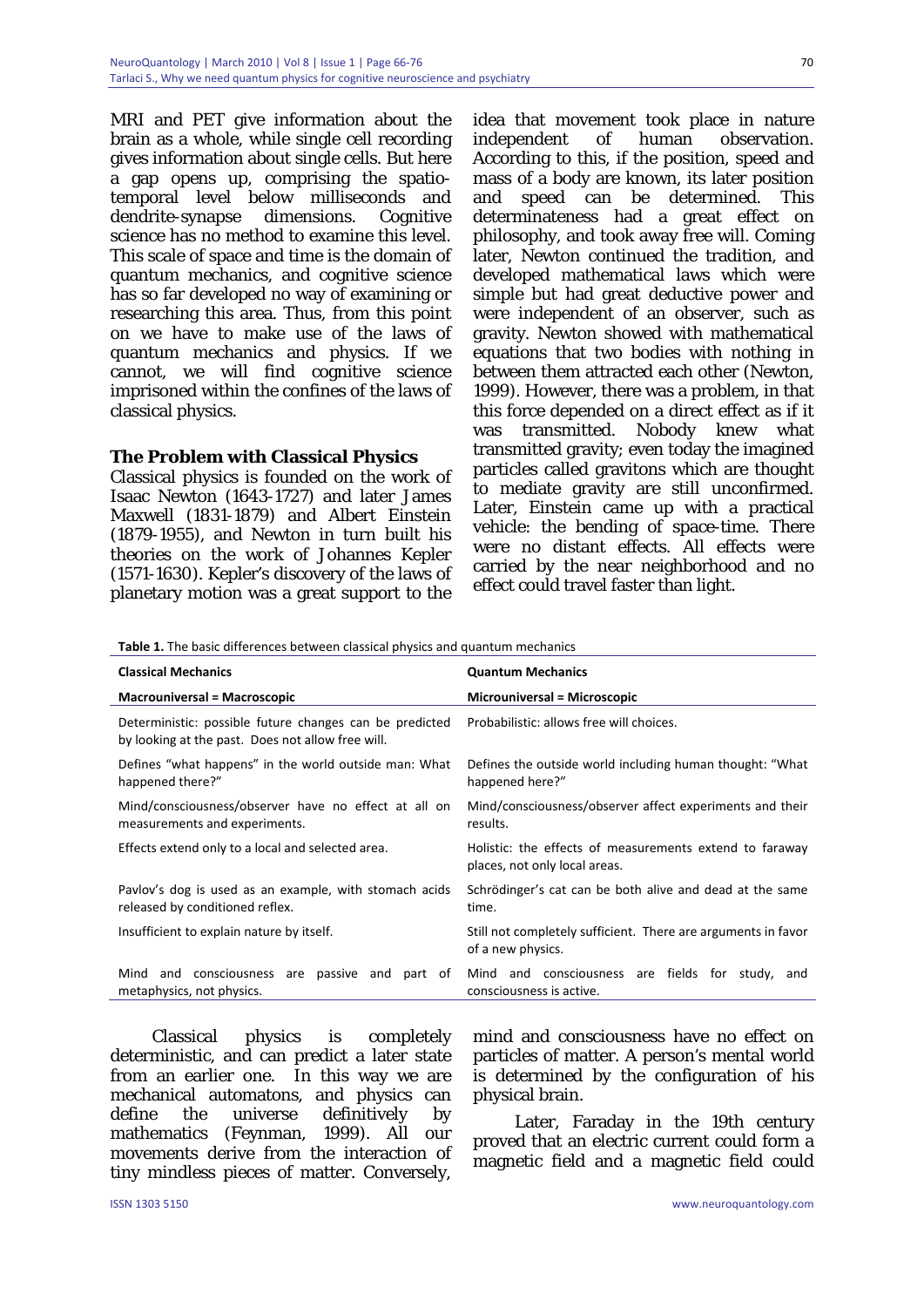form an electric current, and in this way electromagnetic theory was born (Maxwell, 1865). In the 1860s, Clerk Maxwell put forward electromagnetism and wave equations. It was understood that light and later heat, were electric waves vibrating at different frequencies. In 1887, Hertz discovered radio waves. So Newton's universe of particles became a whole spectrum of frequencies. Later still, Max Planck showed these vibration frequencies to be discontinuous due to Planck's constant. Newton's clockwork universe turned into a sieve with quantum-sized holes. After that, heat was seen to have the characteristics not only of waves, but of both waves and particles. In the 1920s, Werner Heisenberg put forward the theory that an observer wishing to measure the behavior of an electron must choose before measurement which characteristic he wished to measure, because measuring the position of an electron made its speed uncertain, but measuring only its speed rendered its position uncertain. That is, it was necessary to decide beforehand what it was that the observer wanted to measure (*Heisenberg's Uncertainty Principle*) (Feynman, 1966). This principle destroyed Newton's objective measurement. Although scientifically speaking information is ideally objective, ontologically complete objectivity is impossible. In this way, quantum mechanics has put the experimenter or "observer" into the measurement process along with qualia and the decision process (Green, 2000). Thus, the concept in Newtonian physics of the "human / experimenter / observer / conscious being" not being a part of the universe and only observing from outside has changed. "I" and the external came together. Later still, the concepts of space and time, which in Newtonian mechanics were independent and stable, were brought together by Einstein. So the meaning of "now" depended on who was describing it (Marin, 2009).

Classical physics is insufficient in the science of today to form a theory of consciousness. Classical physics describes all brain activity from top to bottom in atomic terms. However, there is no distinction between a person's stream of consciousness and both bodily behavior and what is happening in the brain (Jibu and Yasue,

1995). When quantum theory is applied, it is the exact opposite. The founders of quantum theory add an "observer" to a physical theory and this novelty creates a serious difference from classical physics. This duty imposed on the observer comes entirely from the theory itself (Mermin, 1985).

Consciousness is a first-person viewpoint. The first-person viewpoint entirely concerns the experiences of the person himself. This view is different from the objective existential or third person viewpoint (Vogeley and Fink, 2003). While the first person viewpoint answers the question, "*What am I experiencing or what is happening inside my head?*", the third person viewpoint answers the question of what is happening in the head or brain of another. All of our daily and familiar science is based on this third person viewpoint. The traditional view forces us to make a choice between the inside view and behavior when we examine the mind or consciousness. The mind is characterized by mental states, and can be reached through the first person viewpoint. That is, a person can reach only his own mental state. On the other hand, the brain is characterized by the state of its nerve cells, and can be reached from a third-person viewpoint. This third-person view means looking at the brain of another from the outside. However, the individual with the first-person viewpoint can reach neither his own brain nor the relevant state of the nerve cells, but only his mental states. From the other side, although our behavior is an indication of our mental state, the same behavior does not mean the same mental phenomenon. However, quantum mechanics accords with the subjective first person viewpoint. Classical physics is objective and accords with a third-person view. The movement of the planets or Newton's gravitation come about of themselves without any human experience being involved.

Theories of mind-brain interaction current today are not yet sufficient to illuminate our experiences (Dennett, 1988). Mental function and consciousness are in one way or another a definite kind of physical construct and a neurophysiological characteristic. Neurophysiological processes and phenomena of the mind are among the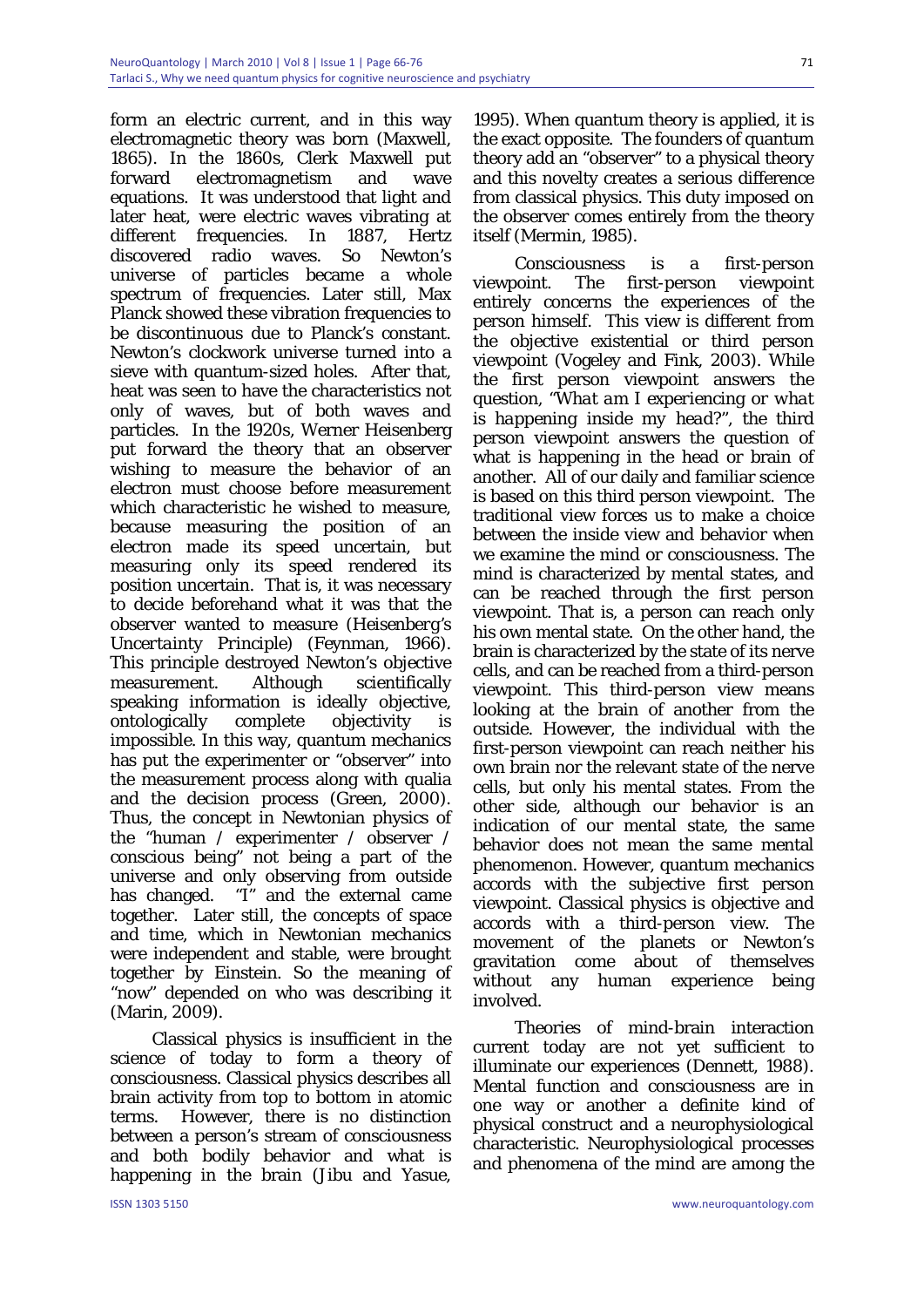biggest unanswered scientific questions of the day. That is, my or your pain-carrying Cfibers are stimulated and this becomes an electrical signal, but we still don't know why we experience pain when this stimulus occurs. When we talk about physical structures, we mean things like matter, objects with mass, particles, space-time, fields, and energy. The complex system which is composed of these enables us to perceive a red apple. The same thing gives us the experiences of things like pain, worry, desire, love, tickling, hate, and taste and smell.

### **Zeitgeist: the Spirit of the Age**

In the past few years especially, functional brain imaging methods have enabled us to see which part of the brain is working when we do mathematics or listen to Mozart (Sloboda, 2000). While these techniques may not open a direct road to our understanding of the mind or consciousness, they provide us with much indirect information.

We have learned that the basis of many illnesses lies at the level of nerve cell transmitters: depression, schizophrenia, bipolar disorder, and personality disorders. And we have learned which parts of the brain come into play functionally in these illnesses. We can examine more closely not only behavioral disorders, but also those that destroy the brain, such as Huntington's and Alzheimer's diseases.

The field of neurogenetics is developing fast, and we are on the way to showing the genetic basis of some neurological and psychiatric diseases. In this way, classical psychiatry is dying and being replaced with biological psychiatry.

The *Zeitgeist* of today's neuroscience is very different from that of Descartes' day. Physics and the nervous system are in the air we breathe. As our words and thoughts pull away from the coast of the ideas of the past, we are in a new age of knowledge production. In the time of Descartes, the level of neuroscience was as different from today's as modern astronomy is from astrology. Today, the findings of science are discussed free of the preconceptions of religion. Even though the lives of some of the

ideas put forward openly and discussed in a free environment may be short, they prepare the ground for other ideas to develop. But if the time is not right for a new idea, its owner may not be able to make his voice heard. Ideas which are in vogue can make the uptake of new ideas in a field more difficult or prevent it altogether. Even if a new idea is heard, it may be laughed at or the person who thought of it may be strung up. Therefore, every new scientific development has to wait for the right time.

### **The Birth of NeuroQuantology**

Around seventy years ago, articles and thoughts discussing quantum physics and the nervous system began on the fringes, and were published in physics or neuroscience journals, most of them, interestingly, in physics publications. This disconnectedness was resolved by the journal *NeuroQuantology*, first published in 2003 with the intention of bringing all the ideas about neuroscience and quantum physics under one roof. This scientific area, though still a child of less than eight years, has been greeted with great enthusiasm, and was accepted into the indexes in 2008.

Even though all disciplines are on the same track as regards the application of scientific methods, they still have to develop their own ways of solving the problems peculiar to themselves. The thing which establishes relations between a field which has scientific concepts and hypotheses and other fields is called the principle of establishing reciprocal connections. Thus, *NeuroQuantology* is a *correspondenz* field in that it applies the laws of quantum physics to neuroscience.

According to Thomas Kuhn, if research at a time of extraordinary science opens the way to a new hypothesis that is accepted by the scientific community, this will give rise to a scientific revolution and open up a new era in science (Kuhn, 1962). And as his statement "*things renew themselves every half generation*" warns, now the quantum mechanical/physical workings of the nervous system have begun to show themselves. The appearance of the idea of quantum mechanics operating on the nervous system in a single journal signaled the approach of such a revolution.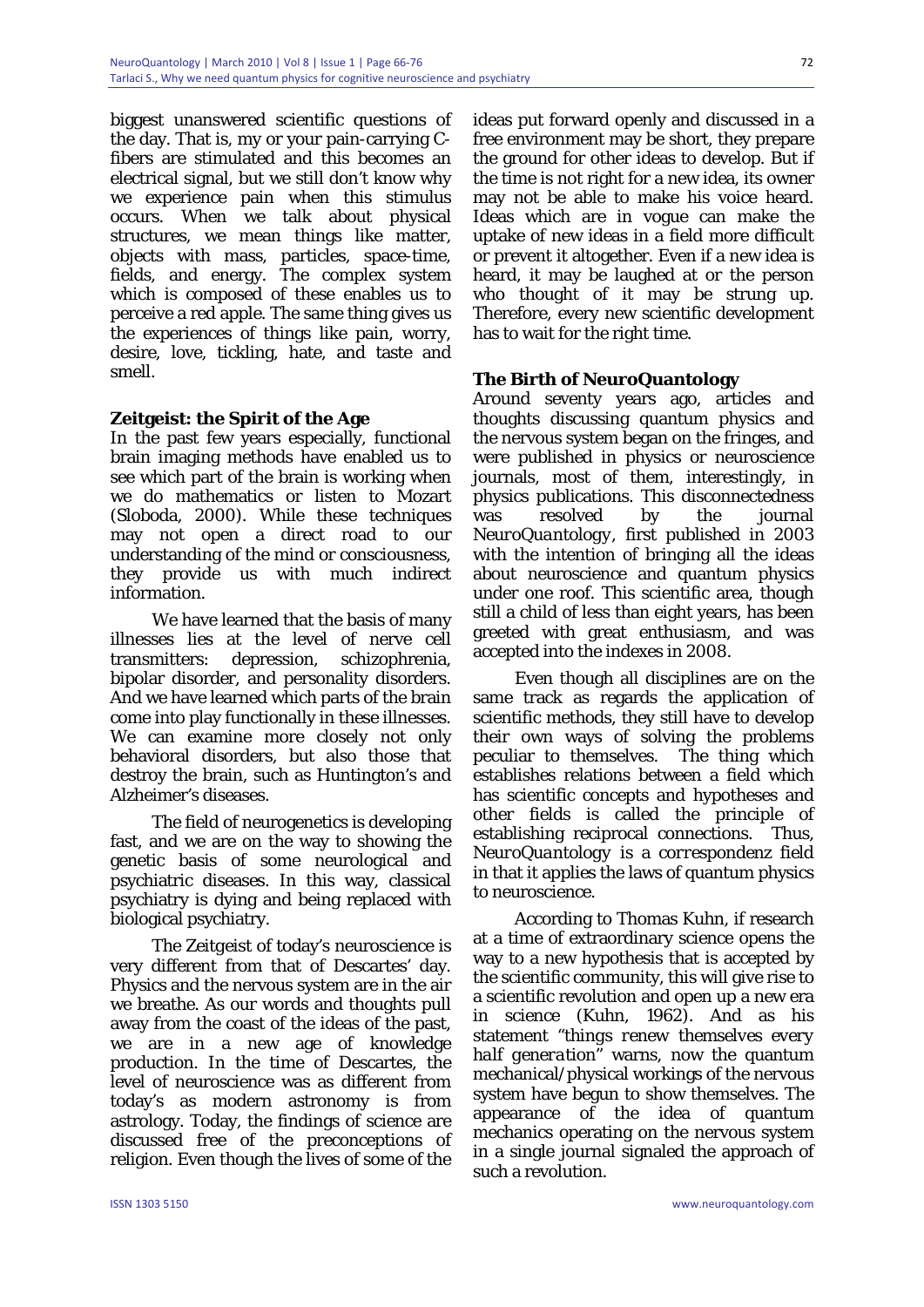It is clear that we need new theories to explain the relationship between the mind, consciousness and the brain. It is necessary for these theories not to leave out mind and consciousness completely, but also not to invoke a dualistic intangible soul. If we claim that like materialism everything arises from the interaction of matter, we must not then stay silent on the question of how we experience things like pain, worry, desire, love, tickling, hate, taste and smell. A new theory must be neither monistic nor dualistic. The unique solution is not the forms of monistic (*like as idealism, neutral monism, physicalism or materialism*) or dualism. What we need is an approach that will bring the two theories together, and the one to do this is the favorite of modern science, quantum mechanics.

# **NeuroQuantology – Two Sides of the Same Coin**

Although quantum mechanics has been around since the beginning of the 20th century, it is only in the last twenty or thirty years that it has begun to find practical applications in everyday life. And in the past twenty years in particular, those working on quantum mechanics and neuroscience have begun to take an interest in each others' fields. First physicists took an interest in the nervous system, and later, not to be outdone, neuroscientists started to look at quantum physics. In addition, despite there not being a suitable platform, conferences on quantum physics strangely became the scene for discussions on the concepts of consciousness, conscious measurement, and the observer (Squires, 1996). At neuroscience conferences, discussion started as to whether quantum physics had a place in the communication between nerve cells, and whether the description by classical physics only was insufficient to explain some of the workings of the brain. And after 2000, academic meetings attended by both neuroscientists and quantum physicists started to be held under the title of Quantum Mind. The speakers at these conferences were not New Age writers or amateurs who ascribe everything to quantum physics; most of them were leading physicists and neuroscientists. What they did and what they wrote was not outside objective scientific practice.

NeuroQuantology (2001) is first and foremost a new scientific discipline, just like neuroanatomy (1895), neurobiology (1910), neuroendocrinology, neurochemistry (1920- 25), neuropharmacology (1950), neurophilosophy (1989), and neurotheology (1994). Since 2003, neuroscience and quantum physics have been growing together by examining two main topics. One of these is the problem of measurement in quantum mechanics. The measurement problem has brought many other still unanswered questions in its train. In classical physics, there is only an observer, but quantum mechanics has become embroiled in unending discussion about whether this person is an observer, a participant in the measurement, or even a reporter of the result of the measurement. There is increasing discussion in many articles on whether consciousness operates on measurement, and if it does, to what extent (Hameroff and Kaszniak, 1996). The Copenhagen interpretation, which has been around since the beginning of quantum mechanics, while suggesting solutions to multiple worlds and the theory of hidden variables, has not been part of a clear answer to the question of what role the observer plays. Stuart Hameroff, Roger Penrose, John C. Eccles, Eugene Wigner, Ewan Walker, Henry Stapp, Jack Sarfatti and many other people have produced mathematical equations to show the role of consciousness in quantum mechanics, but so far there is no generally accepted approach. If a conscious observer really does have an effect on quantum measurements, many of our equations will have to be drastically changed.

The other main topic of NeuroQuantology is quantum neurobiology: that is, the brain operates not only at a classical, macroscopic level, but also at a quantum, microscopic level. It covers the question of where this level begins and whether it has a bearing on our consciousness, mind, memory and decisionmaking processes. The first people to suggest that quantum mechanics could operate in biology, even though they were the godfathers of quantum mechanics (Niels Bohr, Erwin Schödinger, Walter Heitler, and Max Delbrück), now after 110 years have passed have been squeezed into quantum mechanics and the physics and chemistry of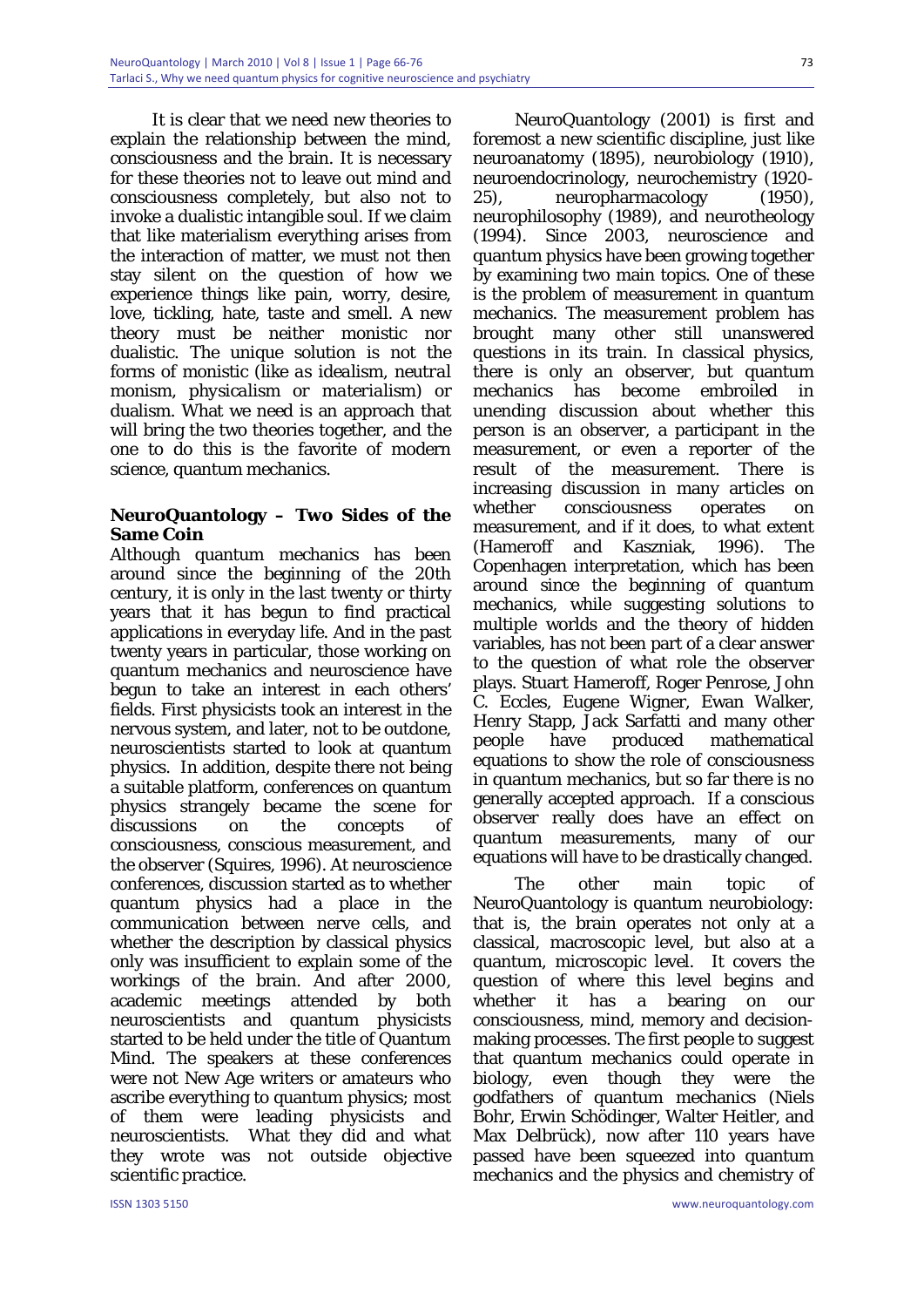solid, dead matter. Thus, the biological structures that are taught from primary school are made up of physical and chemical structures. Incomprehensibly, there has been resistance for a century to quantum biology. NeuroQuantology provides the motivation to break down this resistance and open a new door to quantum neurobiology.

# **What Does the Quantum Brain Provide that is New?**

The characteristics of quantum mechanics – the quantum bit, non-locality and entanglement, tunneling, the interaction between particles, the Bose-Einstein condensate, and the waves and fields that are the equivalent of matter  $-$  can open up new horizons in our understanding of the brain (Hameroff and Penrose, 2003). A quantum bit provides far more than the 0 and 1 which are the choices of the classical bit. If we think of a quantum bit as the globe of the Earth, it only equals "1" and "0" at the exact north and south poles. Like the meridians and parallels of the Earth, there are an infinite number of possible intersection points, and each intersection point represents a different value. On the other side, there is strong evidence that the basic units of information processing may not be the neurons (Schwartz *et al*., 2004). There is evidence that the basic units may be microtubular tubulins or the spiny processes on dendrites. Another aspect is that in classical theory, ions such as calcium and potassium pass selectively through their own ion channels, and each ion passes through one ion channel. However, seen from the point of view of quantum physics, an ion has an effect not only by passing through one ion channel. Rather than passing through a single ion channel, it also has an effect on neighboring ion channels. For example, the diameter of a calcium ion is a hundred billionth of a centimeter. According to the quantum uncertainty principle, the uncertainty of a calcium ion is 0.04 cm or 4 thousandths of a centimeter. It can be seen from this value that the field of the uncertainty effect spreads over a field 100 million times more than its own diameter. Considering that there are between 2000 and 12000 ion channels per square micrometer, and that there are a billion billion calcium channels in the brain, it will be seen that this effect is

unbelievably large. The same is true not only for ions but also for neurotransmitters. A neurotransmitter connects with a single receptor, but in fact it affects the other receptors in its near neighborhood too. For example, an 8-nanometer diameter neurotransmitter affects an area of 63 nm. This effect is not, as in classical physics, a key in a lock opening a door. A key goes into a lock, but helps to open the other doors and even has much more of an effect than just a contribution (Bernroider and Roy, 2005). This effect is not like a transfer of power by direct contact as in classical physics, but interaction at a distance according to the laws of quantum physics.

On the other hand, in quantum physics each particle is not independent. It is involved in interaction with other particles by effect at a distance. A change in the state of one particle instantly indicates the state of another (Eccles, 1990). For example, a change in the state of one particle in a system of n particles will instantly affect the state of 2n particles. This is like voodoo. There is no connection and the interaction is independent of distance. Neurotransmitters and ions in the brain are both subject to this effect. As a result, each ion is reciprocally related both at a short distance and independent of distance to others.

In addition, the tunneling of quantum mechanics may become operative when neurotransmitters are released at chemical synapses, or when ions cross the cell membrane. This tunneling may be responsible for our continuous train of thought, for the electrical background noise in the brain, and for the 20-40Hz so-called miniature end plate potential discharges. In particular, in regions of close electrical connection between nerve cells in mammals including man, there is very probably intensive tunneling activity (Walker, 1970), because the interaction in this area of close connection is directly electrical. When we look at the brain as a whole, tunneling may be an important factor in forming our consciousness (Fröhlich, 1968).

The most important characteristics of the brain are its integrated functioning and its coherence. This coherences and integrated functioning are very difficult to explain only by networks of nerve cells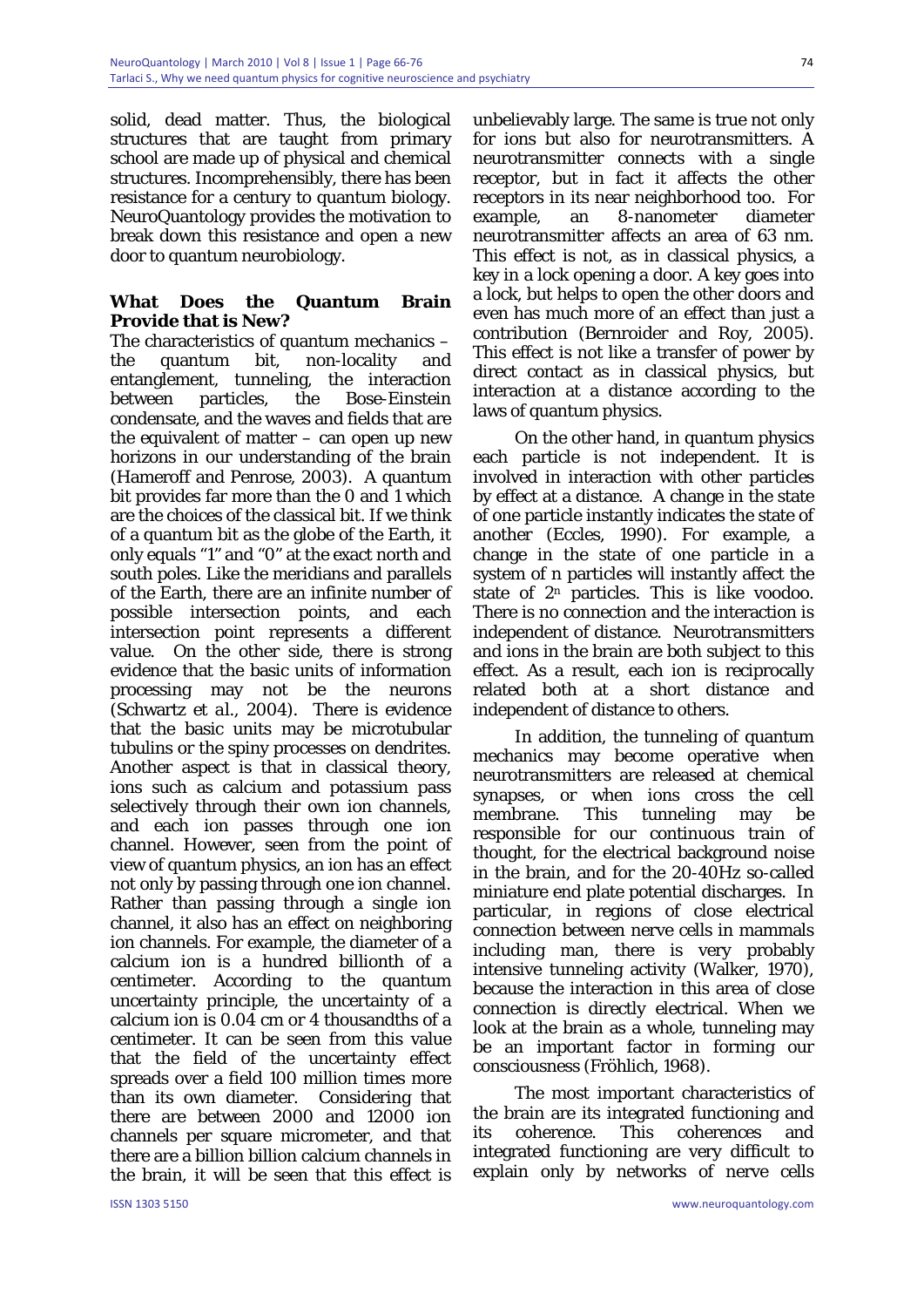interconnected by the simple passage of ions. Our normal speed and flow of thought are far too fast to be explained from a classical viewpoint. Something more is needed in order to explain these phenomena. The concept in quantum mechanics of Bose-Einstein condensate may be an ideal approach to explain them. Although this is commonly mentioned with regard to nonliving matter, it has been suggested that a similar effect might be possible in living things with the help of energy from outside (Marshall, 1989). In this way, such integrated functioning might give rise to consciousness, the mind, thoughts, personality, and the entire whole feeling of self (Kameyama, 2001).

Overall in fact, quantum mechanical events are taking place at each moment in our bodies. Sunbathing on the beach and looking at objects in the outside world both involve quantum mechanical events. The Sun's rays, or the rays of light arriving at the retina, are basic quantum particles or photons, and carry the energy of their frequency multiplied by the Planck constant. Every equation containing the Planck constant is a quantum mechanics equation. On the other side, although the eye is a separate organ it is accepted by neuroscientists as an extension of the brain. And it is by the same mechanism that active vitamin D3 is created in our skin. In addition, photosynthesis is a prime example of a quantum mechanical energy cycle. All these involve quantum photochemical reactions. Quantum mechanical events in our bodies are not restricted to these: mitochondrial and cellular hydrogen ion exchange, electron transfer in the breathing chain, and the Krebs energy cycle in the cell are all quantum mechanical (Matsuno, 2000). In the brain too, probably (as when we did not know about energy production in the cell or how vision works) some quantum mechanical events are taking place, and

these are forming our memory, our consciousness, our perception of smell, and our sense of ourselves. If our evidence is not yet sound today, it does not mean that there is no evidence!

# **Is the Quantum Brain Enough?**

Quantum mechanics is not the final stage in the science of physics. At the beginning of quantum mechanics between 1900 and 1950, *everything was particles*, but later, from 1950 to 1970, *everything was fields*. The view today – from 1970 on – is that *everything is information*. What can be understood from these developments is that despite being in total accord with experiments in terms of certainty and dependability, other theories will arise in time, and quantum physics will be replaced. This is how science works. However ideal and strong and well-accepted a theory may be, it will in time give way to a better one. Newtonian physics was once accepted in just this way: it was said that there was no need for another theory, and that its laws could explain the whole universe and even tell us what God was thinking. This theory ruled supreme for 300 years, but it fell in an instant. In fact, this is the natural course of science, but many people who did not realize this suffered great disillusionment. Following on from it came the wonders of quantum mechanics. Explaining that quantum mechanics is at work in our nervous systems and our material brains will give us the chance to understand many things better. It may bring us an explanation of things, which have been difficult to understand with classical physics – consciousness, the unity of consciousness, memory, and the contents of the mind (qualia), the different states of consciousness, our feeling of self, parapsychological phenomena, and even what may happen to our consciousness and thoughts after death.